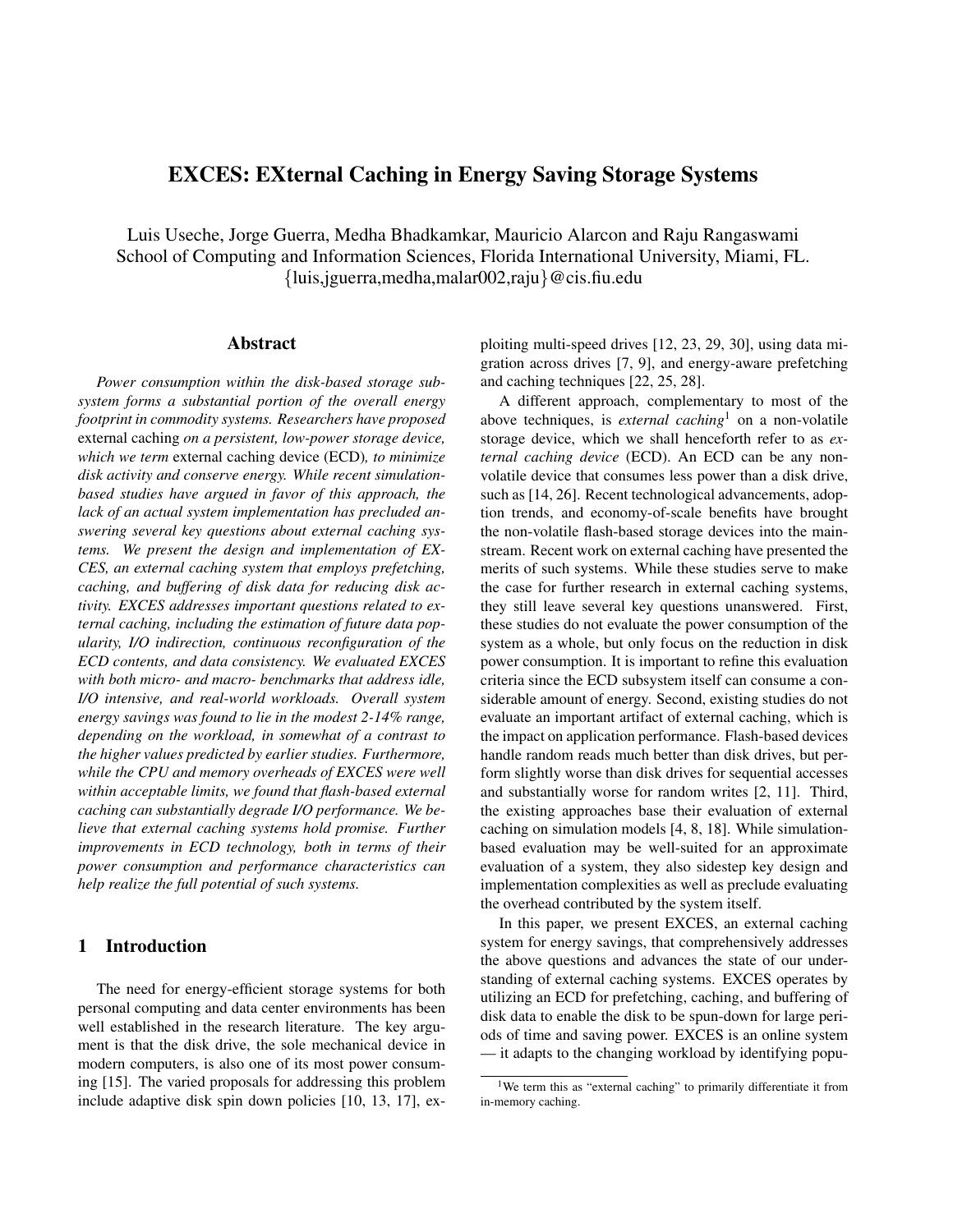lar data continuously, reconfiguring the contents of the ECD (as and when appropriate) to maximize ECD hits on both read and write operations. Prediction of future popularity in EXCES is based on a novel technique that accounts for both the recency and frequency of accesses along the time line. To prefetch popular data which are not present in the ECD, EXCES opportunistically reconfigures the ECD contents, when the disk is woken up on an ECD *read miss*. EXCES always redirects writes to the ECD, regardless of whether the written blocks were prefetched/cached in the ECD; this is particularly important since most systems perform background write IO operations, even when idle [8, 24, 25]. All of the above optimizations minimize disk accesses and prolong disk idle periods, consequently conserving energy.

We implement EXCES as a Linux kernel module to demonstrate the suitability of external caching in production systems. EXCES operates between the file system and I/O scheduler layers in the storage stack, making it independent of the filesystem and availing kernel I/O scheduling automatically. EXCES provides strong block-layer data consistency for all blocks managed by upper layers, by maintaining a persistent page-level *indirection map*. It successfully addresses the challenges of page indirection, including partial/multiple block reads and writes, optimally flushing dirty pages to the disk drive during reconfiguration, correctly handling foreground accesses to pages that are undergoing reconfiguration, and ensuring "up-to-dateness" of the indirection map under all these conditions.

We evaluated EXCES for different workloads including both micro-benchmarks and laptop-specific benchmarks. In most cases, EXCES was able to save a reasonable amount of energy (∼2-14%). However, we found that using a flashbased ECD can substantially degrade I/O performance and careful consideration is needed before deploying external caching, especially in performance-centric data center environments [11]. Finally, we measured the resource overheads incurred due to EXCES and found these well within acceptable limits.

The rest of this paper is organized as follows. In Section 2, we profile the power consumption of disk drives, ECDs and ECD interfaces, on two different systems. Section 3 presents the architecture of EXCES. Section 4 presents the detailed design and Section 5 overviews our Linux kernel implementation of EXCES. In Section 6, we conduct an extensive evaluation of EXCES. Related research is discussed in Section 7. We make concluding remarks and outline future work in Section 8.

# **2 Profiling Power Consumption**

To understand the power consumption characteristics of ECD relative to disk drives, we experimented with two different NAND-flash ECDs and three different ECD inter-



**Figure 1. Power consumption profiles of various ECD types and interfaces.**

faces on two laptop systems. Table 1 shows the different configurations of the devices used in the profiling experiments.<sup>2</sup> All ECD devices were 2GB in size. We measured the overall system power consumption for four states: when the system was idle with each device merely being active, and with the Iozone [20], an I/O intensive benchmark, generating a read intensive, write intensive, and read-write workload.

Figure 1 depicts the individual power consumption profiles for each storage device on two different laptops: shiriu and beer. A detailed setup of each machine is given in Section 6 (Please see Table 2). During each experiment exactly one device is turned on. These experiments were conducted using a Knoppix Live CD to enable complete shutdown of the disk when not being tested.

It can be observed that each machine has a distinct behavior. On the shiriu system, the USB subsystem consumes substantially more energy than the disk subsystem when the system is idle; we believe this is partly due to an unoptimized driver for the Linux kernel [6]. However, both types of flash memory consume less power than the disk in all the Iozone benchmarks. On the beer system, the find-

 $2$ We also tried using an SD NAND flash device. Unfortunately its Linux driver is still under development and performs poorly for writes (<4 KB/s); consequently, we discontinued experiments with that device.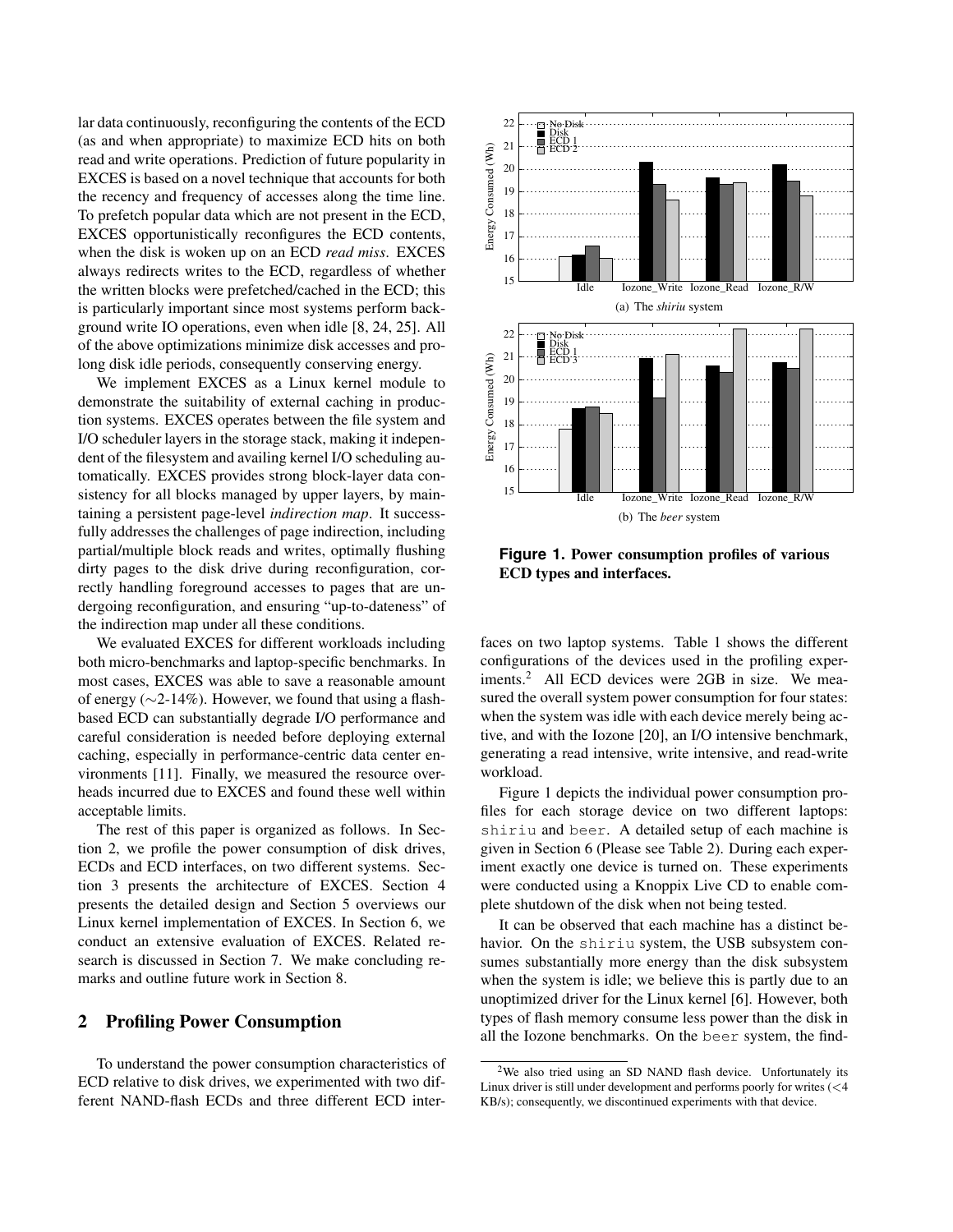| <b>Configuration</b> | <b>Disk State</b> | <b>Iozone Data</b> | <b>ECD</b> Specification | <b>ECD</b> Interface             |  |
|----------------------|-------------------|--------------------|--------------------------|----------------------------------|--|
| No Disk              | Standby           | N/A                | N/A                      | N/A                              |  |
| Disk                 | Active            | On disk            | N/A                      | N/A                              |  |
| ECD 1                | Standby           | On ECD             | SanDisk Cruzer Micro USB | <b>USB</b> interface             |  |
| ECD <sub>2</sub>     | Standby           | On ECD             | SanDisk Ultra CF Type II | eFilm Express Card 34 CF Adapter |  |
| ECD <sub>3</sub>     | Standby           | On ECD             | SanDisk Ultra CF Type II | SanDisk Ultra PC Card Adapter    |  |

**Table 1. Various laptop configurations used in profiling experiments.**



**Figure 2. EXCES system architecture.**

ings were somewhat surprising. Although the exact same flash device was used in the  $ECD$  2 and  $ECD$  3 configurations, the PC Card interface in the ECD 3 configuration negatively impacted power consumption in all the Iozone benchmarks. While we do not know the exact cause, we postulate this could be due to an unoptimized device driver.

More importantly, for both systems, even in configurations when the disk is powered down completely, we observe that the power savings are bound within 10% for an I/O intensive benchmark. Further, when the system is idle, the ECD subsystems consumes as much power as the disk drive. While the laptop workload would be somewhere in between idle and I/O intensive, these findings nevertheless call to question the effectiveness of *external caching* systems in saving power. Our goal in this study is to address this question comprehensively.

# **3 EXCES System Architecture**

Figure 2 presents the architecture of EXCES in relation to the storage stack within the operating system. Positioning EXCES at the block layer is important for several reasons. First, this allows EXCES coarse-grained monitoring and control over system devices, at the *block device* abstraction. Additionally, the relatively simple block layer interface allows easy I/O interception and indirection, and also allows EXCES to be designed as a dynamically loadable kernel module, with no modifications to the kernel. Second, by operating at the block layer, EXCES becomes independent of the file system, and can thereby work seamlessly with any file system type, and support multiple active file systems and mount-points simultaneously. Third, internal I/Os generated by EXCES itself leverage the I/O scheduler, automatically addressing the complexities of block request *merging* and *reordering*.

EXCES consists of five major components as shown in Figure 2 . Every block I/O request issued by the upper layer to the disk drive is intercepted by EXCES. The *page access tracker* receives each request and maintains updated popularity information at a 4KB page granularity. Control subsequently passes to the *indirector* component which redirects the I/O request to the ECD as necessary. Read requests to ECD cached blocks and all write requests are indirected to the ECD. A *read-miss* occurs for blocks not present on the ECD and the read request is then indirected to the disk drive. The *reconfiguration trigger* module is invoked which decides if the state of the system necessitates a reconfiguration operation. If a reconfiguration is required, the *reconfiguration planner* component uses the page rank information maintained by the page access tracker to generate a new "reconfiguration plan" which contains the popular data based on recent activity. The *reconfigurator* uses this plan and performs the corresponding operations to achieve the desired state of the ECD. EXCES continuously iterates through this process until the EXCES module is unloaded from the kernel.

# **4 EXCES System Design**

In designing EXCES, we used the following behavioral goals as guidelines: *(i)* increase disk inactivity periods through data prefetching, caching, and write buffering on the ECD, *(ii)* make more effective use of the ECD by continuously adapting to workload changes, *(iii)* ensure blocklevel data consistency under all system states, and *(iv)* minimize the system overhead introduced due to EXCES itself. In the rest of this section, we describe how the various architectural components of EXCES work towards realizing these design goals.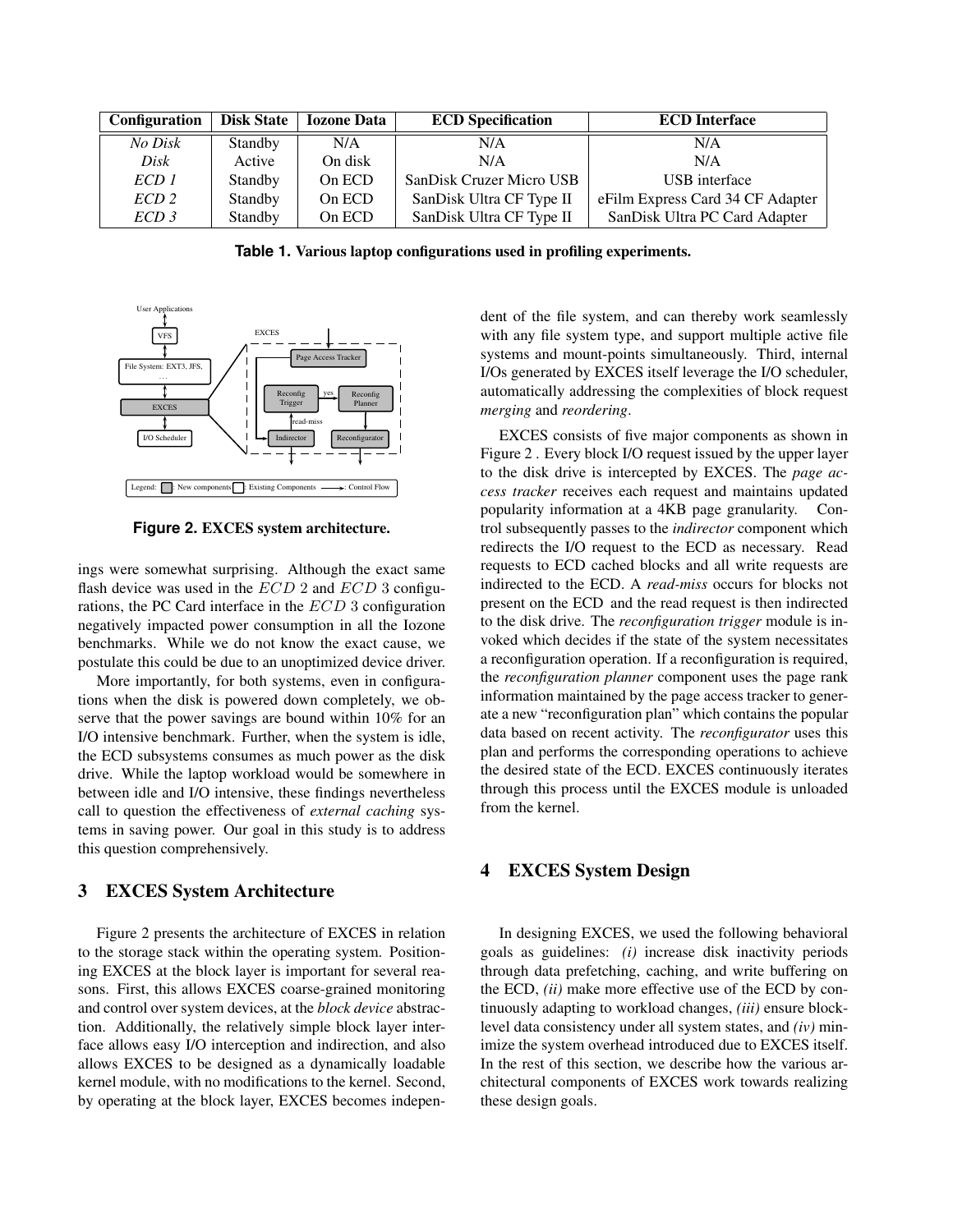

**Figure 3. Page rank decay function**

### 4.1 Page Access Tracker

The *page access tracker* continuously tracks the popularity of the pages accessed by applications. We track popularity at the *page granularity* (instead of block granularity, the unit of disk data access) to utilize the fact that file systems access the disk at the larger page granularity for most operations. This reduces the amount of EXCES metadata by a factor of 8X.

Page popularity is tracked by associating with each page a *page rank*. In our initial study we found that while accounting for recency of access was important for a high ECD hit ratio, there were certain pages that were accessed periodically. LRU-type main memory caching algorithms, tuned to minimize the total *number* of disk accesses, typically end up evicting such pages prematurely for large working-set sizes. In the case of external caching systems, if this page is not present in the ECD the disk will need to be woken up to service it periodically, thereby leaving little opportunity for energy savings. Consequently, the page ranking mechanism in EXCES provides importance to both recency and frequency of accesses to determine the rank of a page.

For each page  $P$ , the page ranking mechanism splits time into discrete quanta  $(t<sub>i</sub>)$  and records the number of accesses to the page within each quantum  $(a_i^P)$ . When the rank for a page must be updated, the page ranking mechanism weights page accesses over the time-line using an exponential decay function  $(f)$  as shown in Figure 3. The rank of a page P is obtained as  $rank(P) = \sum a_i^P \cdot f(t_i)$ . The page ranking mechanism thus awards a higher value for recent accesses, but also takes into account frequency of accesses, by retaining a non-trivial value for accesses in the past.

# 4.2 Indirector

The *indirector*is a central component of EXCES. Similar to the page access tracker, it gets activated upon each I/O

|    | <b>Require:</b> Page Request: req. Indirection Map: map. |  |  |  |  |  |  |
|----|----------------------------------------------------------|--|--|--|--|--|--|
|    | 1: if req does not contain an entry in map then          |  |  |  |  |  |  |
| 2: | <b>if</b> req is write then                              |  |  |  |  |  |  |
| 3: | <b>if</b> disk state is STANDBY then                     |  |  |  |  |  |  |
| 4: | find free (alternatively clean) page in ECD              |  |  |  |  |  |  |
| 5: | <b>if</b> page in ECD is found <b>then</b>               |  |  |  |  |  |  |
| 6: | add new entry in $map$ (mark dirty)                      |  |  |  |  |  |  |
| 7: | change the $req$ location as per $map$ entry             |  |  |  |  |  |  |
|    | 8: else                                                  |  |  |  |  |  |  |
| 9: | change the $req$ location as per $map$ entry             |  |  |  |  |  |  |
|    | 10: send request $req$                                   |  |  |  |  |  |  |
|    |                                                          |  |  |  |  |  |  |

**Algorithm 1: Indirection Algorithm**



**Figure 4. Indirection example.**

request to appropriately redirect it to the ECD if required.

The indirector maintains an *indirection map* data structure to keep track of disk pages that have been prefetched, cached, or buffered in the ECD. Each entry in the indirection map includes the *disk page* mapped, the corresponding *ECD page* where it is mapped to, and whether the copy in the ECD is *dirty* or not. The data structure is implemented so that we can find a specific entry, either given the page information on the ECD or the page on disk. EXCES uses native kernel data structures that allow constant time operations for the above.

For each I/O request, the indirector component first checks to see if it is larger than a page. If so, it splits it into multiple requests, one for each page. Each page request is handled based on four factors: *(i)* type of operation (read or write), *(ii)* the disk power state, *(iii)* indirection map entry, and *(iv)* presence of free/clean page in the ECD. Algorithm 4.1 shows the algorithm followed by the indirector for each page request. The algorithm attempts to keep the disk in idle state as long as possible, to maximize energy savings. This is feasible in two cases - if there is a free or clean page in the ECD (line 5) to absorb a page write request, or if the page is already mapped (line 9).

In the rest of the cases, the disk is either active or would have to be spun up owing to an ECD miss. In each such case, the ECD miss counter is incremented; this counter is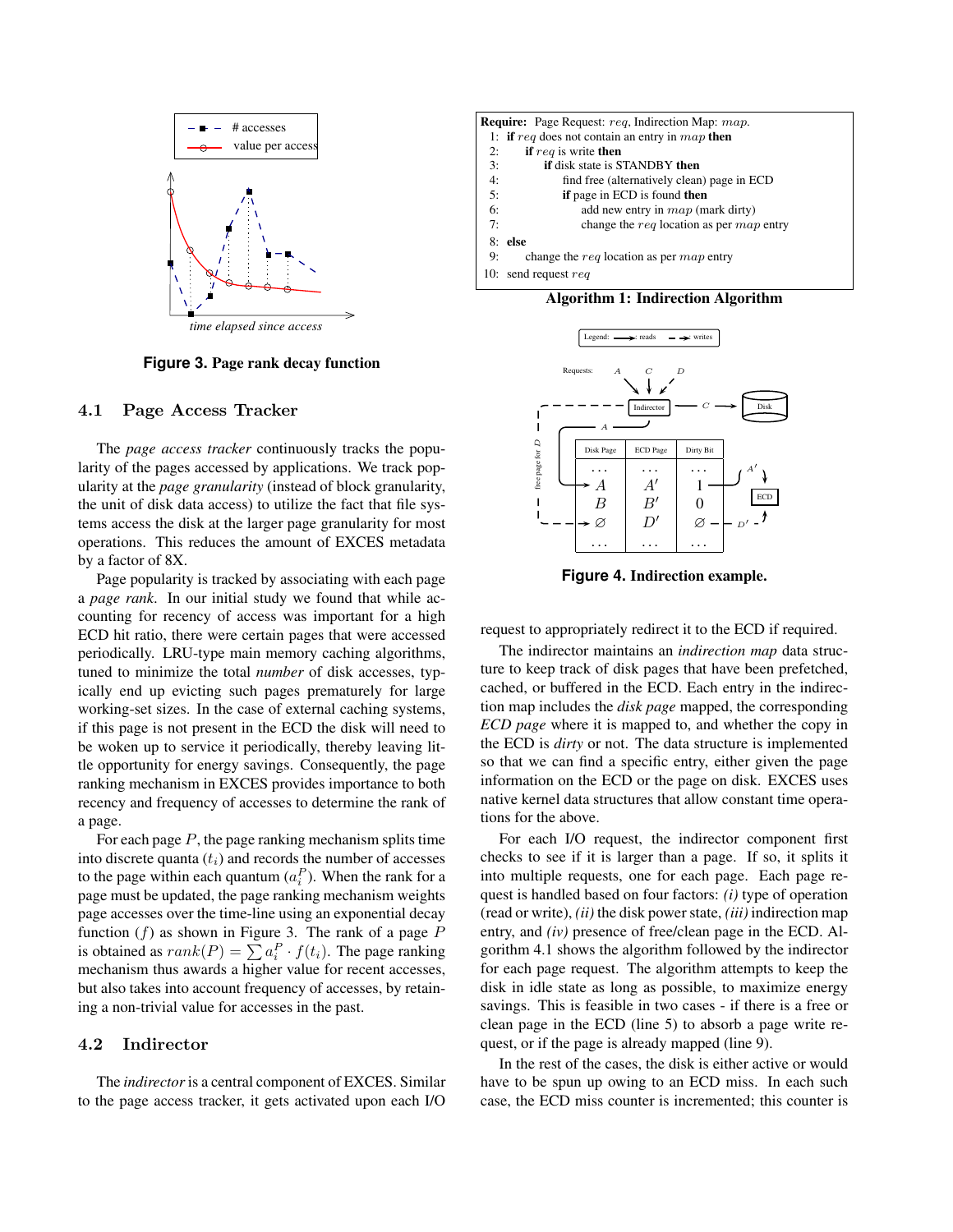used by the *reconfiguration trigger* component of EXCES (described shortly). In the example of Figure 4, there are three page requests:  $A, C$  and  $D$ . In the case of  $A$ , there is an entry in the indirection map; consequently, it gets indirected to the corresponding page in the ECD. In the case of  $C$ , the page does not have an entry in the indirection map; the indirector lets the request continue to the disk. Finally, the write request  $D$  is handled differently than the above. There is no map entry for D. However, having found a free page in the ECD, the indirector creates a new map entry and redirects the request to the ECD, thereby avoiding spinning up the disk.

# 4.3 Reconfiguration Trigger

Upon each ECD miss, the indirector invokes the *reconfiguration trigger*, which determines if a reconfiguration of the ECD contents would be appropriate at the current time. If yes, it invokes the *reconfiguration planner* component (described next); otherwise, it does nothing.

The appropriateness of a reconfiguration operation depends on three necessary conditions: *(i)* the target state of the ECD contents is different than the current one; *(ii)* the current ECD miss rate (per unit of time) has exceeded a threshold, and *(iii)* a threshold amount of time has elapsed since the previous reconfiguration operation. If the above hold true, the reconfiguration trigger concludes that the current state of ECD contents is not favorable to energy saving, and consequently must be reconfigured to reflect recent changes in the workload.

#### 4.4 Reconfiguration Planner

The *reconfiguration planner* creates a list of operations, which constitute the *reconfiguration plan*, to be performed during the next reconfiguration operation. To be able to create such a list whenever invoked, it continuously maintains a *top-*k *matrix* data structure, that holds the "top k" ranked pages. Choosing  $k$  as the size of the ECD in pages, this matrix can then be used to identify the target contents for the ECD that the reconfiguration operation must achieve.

The top- $k$  matrix continuously incorporates the page rank updates provided by the page access tracker. The threshold for being inserted into the top- $k$  matrix is set by its lowest ranked page. (We present and analyze this data structure in detail in Section 5).

The reconfiguration plan is constructed in two parts. The first are the "outgoing" pages which must be flushed to the disk; these are no longer popular enough to be in the ECD and are dirty. The second are the "incoming" pages which now have a sufficiently high rank to be in the ECD but are not currently in it. These constitute the pages to be *prefetched* to ensure a high ECD hit ratio in the future.

Construction of the reconfiguration plan occurs upon invocation by the reconfiguration trigger. The outgoing and incoming lists are then created based on the top- $k$  matrix contents and the indirection map. The reconfiguration planner walks through each page of the ECD, creating an entry in the outgoing list for each page that is no longer in the top- $k$  matrix. Next, it walks through each entry in the top- $k$ matrix, creating an entry in the incoming list for each page that is currently not in the ECD. Once these two stages are completed, the new reconfiguration plan is obtained.

#### 4.5 Reconfigurator

The *reconfigurator* component of EXCES performs the actual data movement between the disk and ECD. Broadly, the goal of each reconfiguration operation is to reorganize the ECD contents based on changes in the application I/O workload, so that disk idle periods are prolonged. This is done simply by following the reconfiguration plan as created by the planner component.

|    | <b>Require:</b> Phase: <i>phase</i> , Origin: <i>orig</i> , Destination: <i>dest</i> , Indirection |
|----|----------------------------------------------------------------------------------------------------|
|    | Map: $map$ Table: $map$                                                                            |
|    | 1: if $phase = DISK\_TO\_ED$ then                                                                  |
| 2: | add a new entry [ $orig, dest$ ] in the map                                                        |
| 3: | mark the new entry as "clean"                                                                      |
|    | 4: read from $\sigma$ <i>riq</i>                                                                   |
|    | 5: write to $dest$                                                                                 |
|    | 6: if $phase = ED\_TO\_DISK$ then                                                                  |
| 7: | delete the entry for <i>dest</i> from the <i>map</i>                                               |
|    | Algorithm 2: Algorithm used for a single operation dur-                                            |

**ing reconfiguration.**

The reconfiguration operation is managed in two distinct "phases": *ECD to Disk* and *Disk to ECD*. These two phases are treated differently, and are detailed in Algorithm 2. The first phase, *ECD to Disk*, addresses operations in the *outgoing* list of the reconfiguration plan. For each entry in the list, the data movement operation is *followed by* deleting the corresponding entry in the indirection map. The second *Disk to ECD* phase, handles the incoming list in a similar way, except that a new entry is added to the indirection map, *prior to* the actual data movement.

#### **Indirection during reconfiguration.**

Indirecting I/O requests issued by applications during the reconfiguration operation must be carefully handled due to implicit race conditions. A race condition arises if an application accesses a page currently being reconfigured. While it is perhaps simpler to postpone servicing the application I/O request until the reconfiguration operation for the page is completed (to ensure data consistence), this delay can be avoided. We designed separate policies to handle *read* and *write* operations issued by the application. If the application issued a *read* request, the indirector issues the read to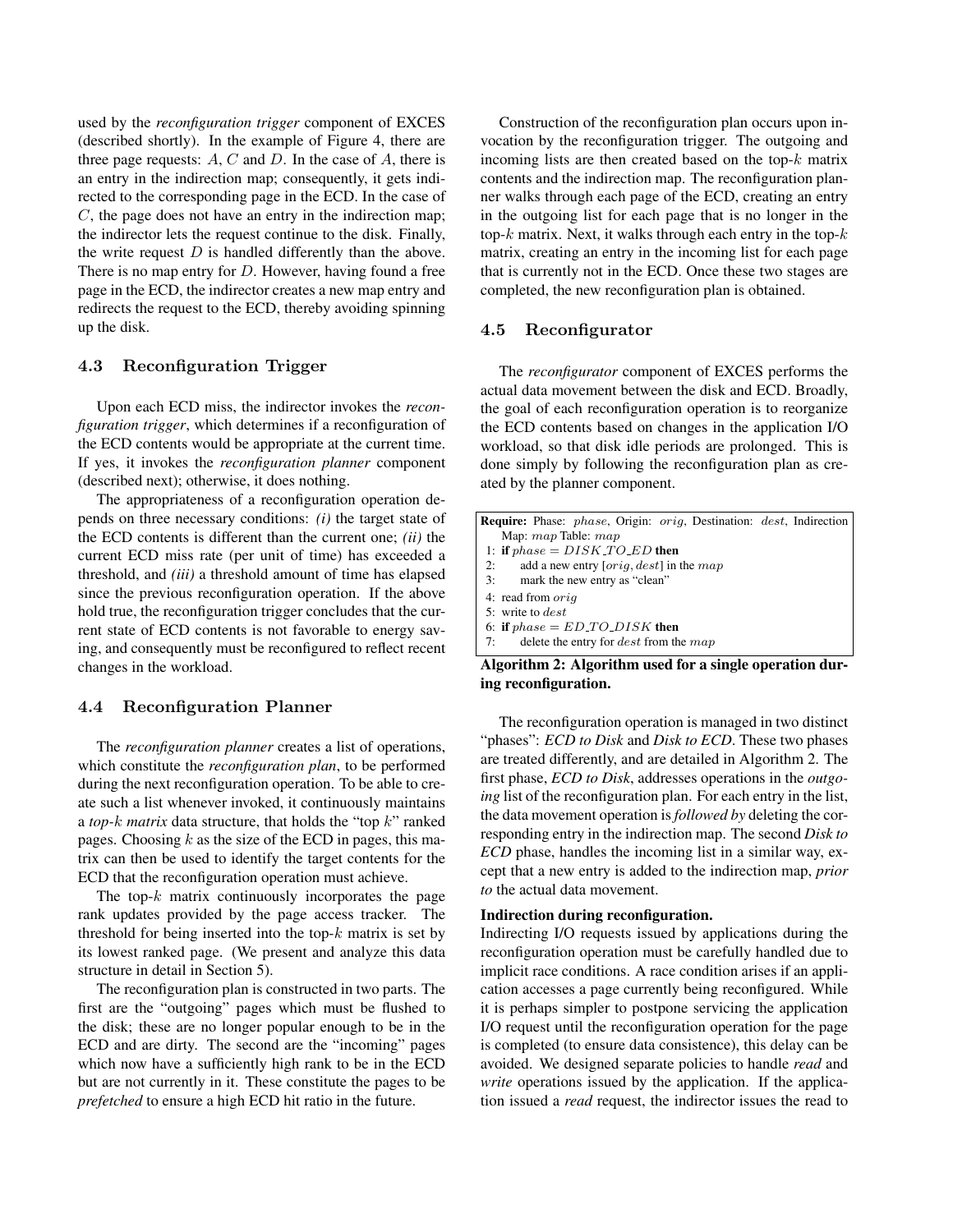the *origin* page location so it provides the most up-to-date data. For a *write* request by the application, the request is issued to the dest location and the reconfiguration for the page is discontinued. These policies help to alleviate the overhead the reconfiguration causes to the user level applications by minimizing I/O wait time for foreground I/O operations.

#### 4.6 Other Design Issues

#### **Disk spin-down policy.**

Researchers have proposed two classes of policies: *dynamic* and *static* [13, 17, 18]. In dynamic policies, the system dynamically varies the time the disk needs to stay idle before being put on standby. In EXCES we chose to use a static policy with a fixed timeout for spin-down. In the evaluation section, we experiment with various values for this timeout parameter.

#### **Data consistency in EXCES.**

Data consistency is always an important issue whenever multiple copies of the same information exist. In EXCES, data is replicated in the ECD. We need to ensure that the system reads up-to-date versions of data after rebooting the machine as well as in case of system crash or sudden power failure. We reserve the first portion of the ECD to maintain a persistent copy of the indirection map.

This persistent copy of the indirection map is updated each time the map is changed and gets invalidated if the EXCES kernel module is unloaded cleanly. In case of a power failure or system crash, all entries contained in the persistent indirection map are assumed to be dirty.

## **5 EXCES System Implementation**

We implemented EXCES as a Linux kernel module that can be dynamically inserted and removed without any changes to the kernel source. Since the block layer interface of the Linux kernel is very stable, EXCES can run "out of the box" on the latest 2.6 series kernels. The current implementation of EXCES utilizes native kernel data structures such as *radix trees* and *red-black trees* which are very likely to be retained in the future kernel versions. In this section, we elaborate on key aspects of the EXCES system implementation that are novel and those which were particularly challenging to "get right".

# 5.1 Maintaining the Top- $k$  Ranked Pages

The EXCES page ranking mechanism (described in Section 4.1) considers both recency and frequency of page accesses. Figure 5 shows the page\_ranker\_t structure

```
typedef struct {
 unsigned int rank;
 unsigned int tmp_rank;
 unsigned short last_acc[H_SIZE];
 unsigned int disk_lbn;
} page_ranker_t
```
**Figure 5. The page ranker structure**

| 20                      | 12 |    |   | 20                   | 12 |    |  |
|-------------------------|----|----|---|----------------------|----|----|--|
| 18                      |    | 10 |   | 18                   | 15 | 10 |  |
| 16                      | 14 |    |   | 17                   | 14 | 8  |  |
|                         | 13 |    | h | 16                   | 13 |    |  |
|                         |    |    |   |                      |    |    |  |
| movements needed<br>(a) |    |    |   | after insertion<br>b |    |    |  |

**Figure 6. The Top-**k **matrix. Figure 6(a) shows the matrix before the insertion and indicates the necessary movements and the resulting matrix after inserting the entry** 17 **is shown in Figure 6(b).**

that is used to encapsulate the rank of a page. This structure allows us to efficiently capture the history of page rank values updated due to accesses over time. disk\_lbn stores the starting on-disk *logical block number* of the page and last acc array contains the timestamps of the last H\_SIZE accesses (default is 4). Each time the last\_acc array is filled up, it is passed to the ranking decay function (Figure 3); the resulting values are stored in  $\text{tmp\_rank}$  using a compact representation and the last acc array is reset. Before overwriting the tmp\_rank, its previous value is decomposed and added to the historical rank of the page contained in rank. The *actual* rank of a page at any time is given by the sum of decomposed tmp rank and rank values.

To be able to access the top- $k$  ranked pages (whenever required by the reconfiguration planner), we implemented the *top-k matrix*, a novel matrix data structure of dimensions  $(\sqrt{k+1}) \times (\sqrt{k})$ , which stores the top-k ranked pages. Since  $k$  can be large (as much as  $10^8$  for gigabyte-sized ECDs), operations on the top- $k$  matrix must be highly efficient. While regular sorted matrices are good for lookups (  $O(log(\sqrt{k}))$  using binary search in both columns and rows), insertions are expensive at  $O(k)$  since all the lower (or upper) values must be shifted. To reduce the insertion cost, we use an extra row to store an offset that indicates where the maximum value of the column is located; all the elements of that column are also sorted according to that offset. (Please see Figure 6(b) for an example.) By maintaining this extra information we retain  $O(log(\sqrt{k}))$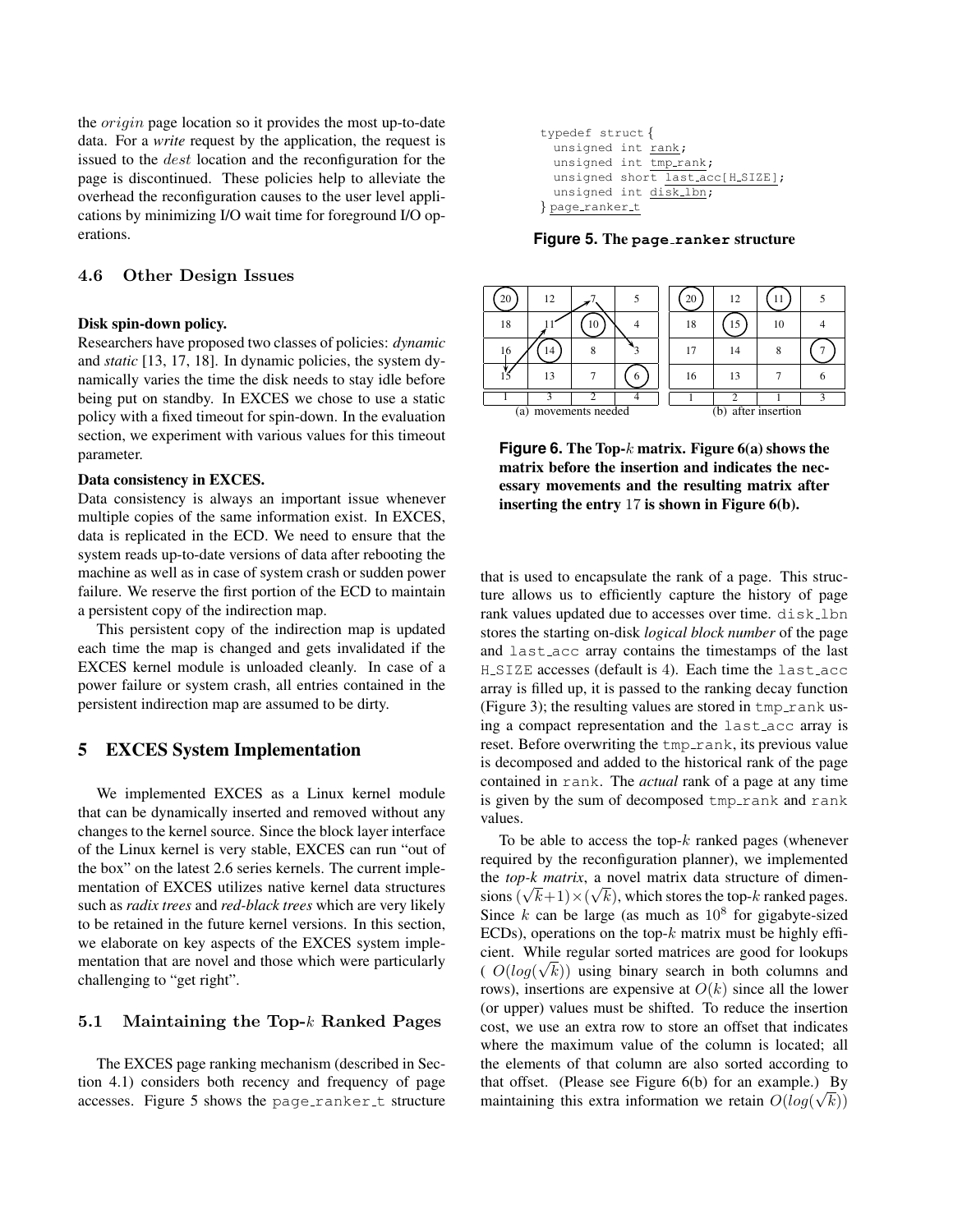

**Figure 7. Alignment problem example**

lookups and can also perform insertions in  $O(\sqrt{k})$ . This is because, in the worst case, we need to shift elements in exactly half a column and transfer its minimum to the next column where it becomes the maximum, and so on, until we reach the last column. A detailed example of the worstcase insertion process into the top-k matrix is presented in Figure 6.

Detecting if a page belongs in the top- $k$  highest ranked pages is as easy as checking if its rank is greater than the minimum rank in the top= $k$  matrix, in which case the page must be inserted, and marked for inclusion in the next round of reconfiguration.

#### 5.2 Indirector Implementation Issues

As mentioned earlier, in EXCES we chose to maintain metadata about data popularity and data replication at the granularity of a *page*. While this optimization allows us to drastically cut down on metadata memory requirement (by 8X), it complicates the implementation of the indirector component. Since I/Os may be issued at the block granularity, the indirector component must carefully handle I/O requests whose sizes are not multiples of the page-size and/or which are not page-aligned to the beginning of the target partition. In EXCES, we address this issue via I/O request splitting and page-wise indirection.

Figure 7 shows an example of the alignment problem that the indirector must handle. Notice that two pages on the disk mapped to the ECD. The first page on the disk that starts at block 0, is mapped to the fifth page on the ECD that starts from block 40. Also, the third page in the disk (starting at block 16), is mapped to the fourth page of the ECD, starting at block 24 of the ECD. The second page in the disk is not mapped to the ECD at all.

Consider an application I/O request as represented by the shaded region. This request covers a part of the first, the entire second page, and a part of the third page on disk. The indirection operation is complicated because the I/O request is not page-aligned. The indirector must individually redirect each part of the request to their appropriate locations. The above can occur with both read and write I/O requests.

In EXCES, to address I/O splitting, we create new requests using the Linux kernel *block I/O* structure called bio, one per page. All attributes of the bio structure are automatically populated based on lookups to the *indirection* *map*, including the sector, offset, and length within the page that will be filled/emptied depending of the operation. After the splitting and issuing each "sub-I/O", the indirector waits for all sub-I/Os to complete before notifying the requester about the completion of the original I/O operation.

There is a special case while handling write requests that are not already mapped to ECD and that are not pagealigned. If EXCES buffers such writes in the ECD (as it does with other page-aligned writes), there will be inconsistency since a portion of the page will hold invalid data. For this special case, we let the request continue to disk.

#### 5.3 Modularization and Consistency

EXCES utilizes the design of the block layer inside the Linux kernel to enable its operation as a dynamically loadable kernel module. Specifically, each instantiated block device registers a kernel function called make request that is used to handle the requests to the device. EXCES is dynamically included in the I/O stack by substituting the make request function of the disk device targeted for energy savings. This allows us to easily and directly modify any I/O requests before they are forwarded to the disk.

While module insertion is simple enough, module removal/unload must bear the additional responsibility of ensuring data consistency. Upon removal, EXCES must flush on-ECD dirty blocks to their original positions on disk. In EXCES, the I/O operations required to flush dirty pages upon module unload are handled using the reconfigurator through the *ECD to Disk* phase. In addition, EXCES must address race conditions caused when an application issues an I/O request to a page that is being flushed to disk at that exact instant. To handle such races, EXCES stalls (via sleep) the foreground I/O operation until the specific page(s) being flushed are committed to the disk. Since we expect module unload to be a rare event and the probability that a request for a page at the exact time it is being flushed to be low, the average response time for application I/O remains virtually not affected.

# **6 Evaluation**

In our evaluation of the EXCES system, we answer the following questions in sequence: *(i)* What is an appropriate spin-down timeout for EXCES? *(ii)* How much energy does EXCES save? *(iii)* What is the impact on application I/O performance when EXCES is used? and *(iv)* what is the overhead of the EXCES system in terms of memory and computation?

To assess the above, we conducted experiments on two laptops, shiriu and beer (Table 2), both running Linux kernel 2.6.20. The experiments utilized the ECDs described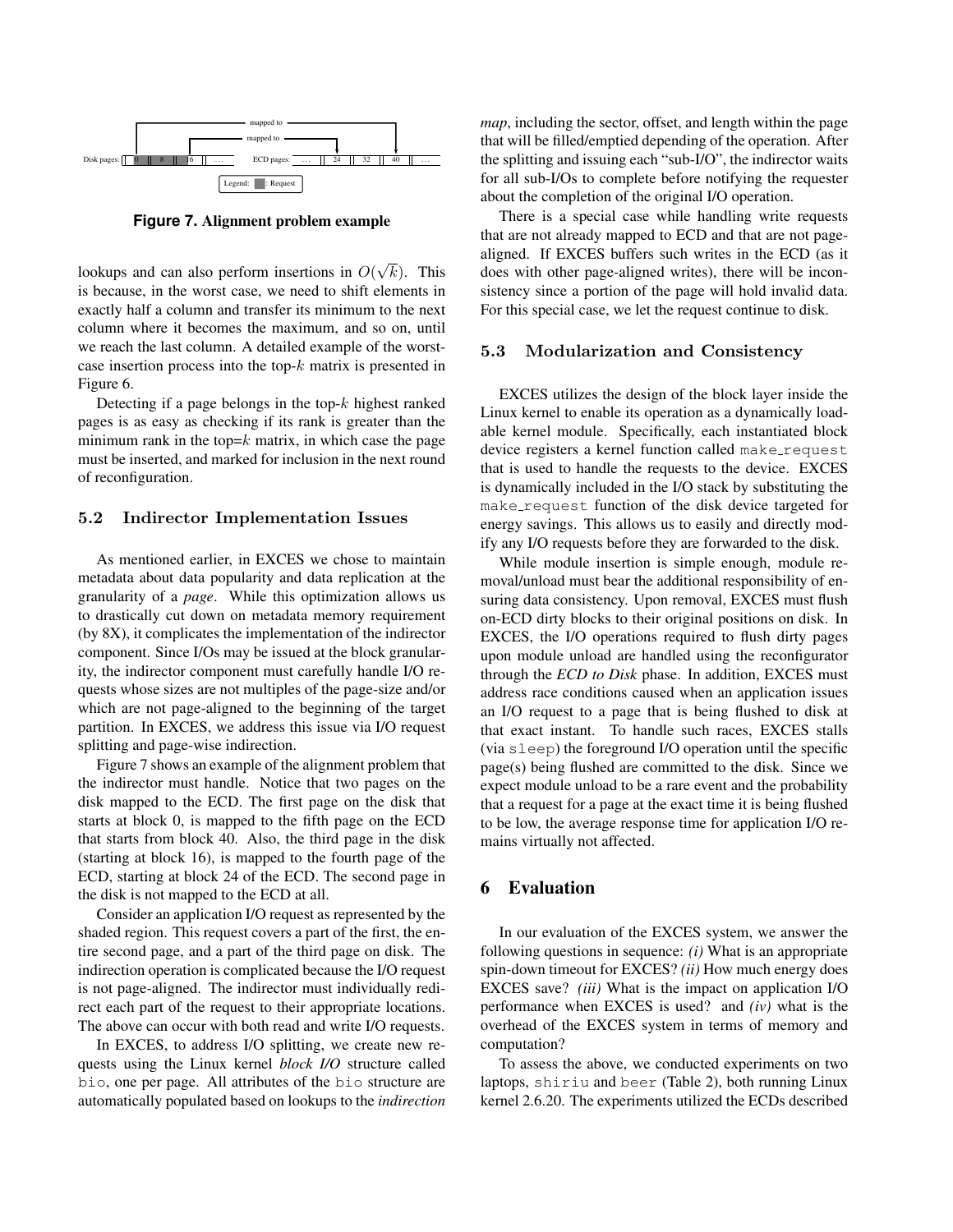in Table 1. The hard drives on both laptops were running the Linux ext3 file system and the ECDs used ext2.

To quantify the system's power dissipation we used the battery information provided by ACPI, and took readings of the power level at 10 seconds intervals, the default ACPI update interval. The display brightness was reduced to its minimum visible level in all experiments.

For comparison purposes, in each experiment we set up various configurations including a default system with no optimizations, a system configured with the *laptop-mode* power saving solution [25], a system configured with EX-CES, and a system configured with both laptop-mode and EXCES. Laptop-mode is a setting for the Linux kernel that forces much larger read-aheads (default 4MB) and holds off writes to the disk by buffering them in memory for a much longer time period. In all experiments, EXCES was configured to use an ECD miss rate threshold of 1000 misses-perminute to trigger reconfiguration and a minimum duration of one minute between two reconfiguration operations.<sup>3</sup>

We used the BLTK (Linux Battery Life Tool Kit) [5] as our primary benchmark for system evaluation. This benchmark focuses specifically on laptop-specific workloads, targeted for evaluating battery life of laptop systems in realistic usage scenarios. Specifically, we use the BLTK Office and the BLTK Developer benchmarks in our experiments. Additionally, we use the Postmark [16] file system benchmark, designed to simulate small file workloads, typical of an email server. While we do not suggest the use of EX-CES on the server-side (as yet), this benchmark allows us to evaluate the impact of I/O intensive workloads on external caching systems.

# 6.1 Choosing the Disk Spin-down Timeout

While researchers have suggested the benefits of using adaptive disk spin-down timeouts [10, 13, 17], the current version of EXCES uses a static disk spin-down timeout value. We used two benchmark workloads to determine the effect of the spin-down timeout on energy savings, using the shiriu system. We compared the system when configured with EXCES, laptop-mode [25], and a combination of EXCES with laptop-mode. We used the *ECD 2* configuration from Table 1 for this experiment. The BLTK Office benchmark, which automates the activities of opening and editing OpenOffice.org documents, spreadsheets, and drawings, was our first workload. The second workload used was the PostMark benchmark.

Figure 8 shows the results using timeout intervals of 5, 10, 15, 30 seconds and no timeout ( $\infty$  seconds). We used



**Figure 8. Effect of the disk spin-down timeout value on energy savings.**



**Figure 9. Power consumption with different workloads.**

hdparm to set the timeout intervals in the disk's firmware, restricted to a minimum value of 5 seconds. A general trend observed when using EXCES (with and without laptopmode) is that smaller timeout values allowed for greater energy savings, except for the BLTK Office workload which reaches its optimum at 10 seconds. All subsequent experiments use a 5 second disk spin-down timeout.

### 6.2 Energy Savings

To evaluate energy savings, we measure the power consumption with six different system configurations: the system "as is" with no power saving solution (Base), system running Laptop mode, EXCES using a USB and CF as ECD respectively, and EXCES with Laptop mode activated, using a USB and CF as ECD respectively. These experiments were conducted on the shiriu system, using configurations *ECD 1* for USB and *ECD 2* for CF (per Table 1).

We evaluated four different workloads: *(i)* an idle system, *(ii)* the BLTK Developer benchmark, *(iii)* the BLTK Office benchmark, and *(iv)* the Postmark benchmark. Figure 9 shows that on an idle system, all energy saving systems consume more power that the Base configuration. The

<sup>&</sup>lt;sup>3</sup>While we used these static values (based on preliminary experimentation) for simplicity, subsequent versions of EXCES will be able to dynamically adapt these thresholds based on application workload.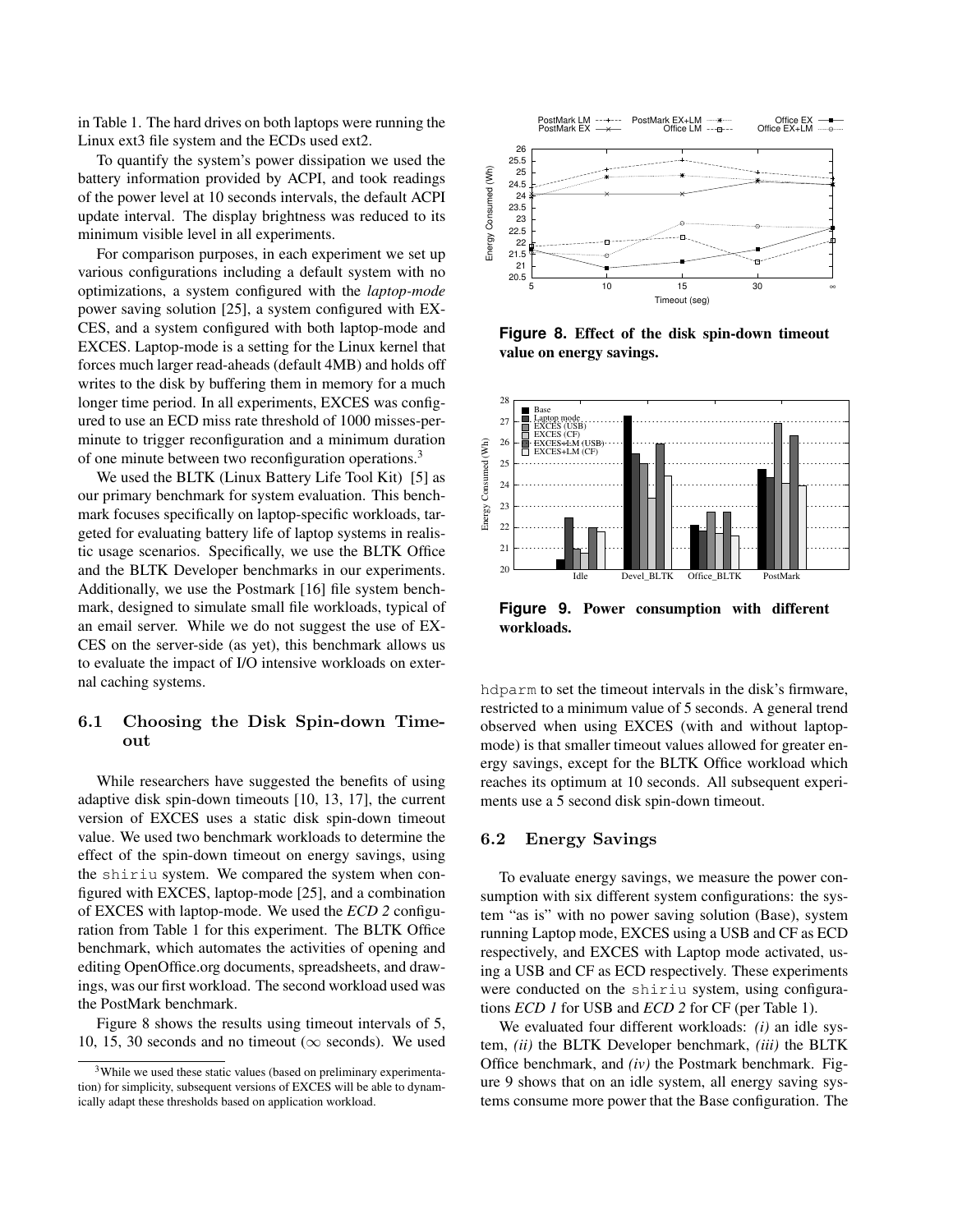| Name   | Model      | PU                                 | <b>RAM</b> | <b>HD</b> Specifications                  |
|--------|------------|------------------------------------|------------|-------------------------------------------|
| shiriu | Dell E1505 | Intel Core $2 \& 1.83 \text{ GHz}$ | GB         | Toshiba MK1234GSX (5400 RPM, 120 GB)      |
| beer   | Dell 600m  | Intel Pentium M $@$ 1.6 GHz        | 512 MB     | Western Digital WD400VE (5400 RPM, 40 GB) |

**Table 2. Specifications of the machines used in the experiments.**

laptop-mode configuration uses additional power because of its aggressive prefetching mechanism, which ends up waking the disk for unnecessary data fetch operations. A similar behavior is observed when using EXCES in combination with laptop-mode. When EXCES is used by itself, since the disk is mostly spun-down anyway, any small disk energy savings is negated by the extra power consumed due to the ECD device itself.

The BLTK Developer benchmark performs a moderate amount of I/O. Its behavior mimics the operations of a developer who creates new files, edits files using the vi editor, and compiles the Linux kernel source tree, all of these interspersed with appropriate "human like" idle periods. We notice that moderate power savings can be obtained for all the power-optimized solutions. The configuration with EXCES alone provides the most power savings (∼14% with CF and ∼8% with USB). The configurations that use laptop-mode deliver relatively lesser power savings; we attribute this to a fraction of the prefetching operations turning out to be ineffective.

For the BLTK Office benchmark, we note that there is no substantial energy saving in any of the configurations, and power consumption is somewhat increased when using a USB device as a ECD. We believe that this is due to the behavior of the benchmark which opens large executables from the OpenOffice suite, typically stored sequentially on the disk drive. These are subsequently cached in main memory, resulting in very few I/O operations after the executables have been loaded, reducing the opportunity for energy saving.

Finally, power consumption for the Postmark benchmark follows a similar trend to the BLTK Office. However, in this case, we believe the reasoning is different. Postmark is an I/O intensive workload, with a large fraction of sequential write operations. These sequentially written blocks to disk get absorbed as random writes in the ECD, owing to the current implementation of write buffering which does not attempt to sequentialize buffered writes. Random writes on flash-based storage are the least efficient, both in performance and power consumption [2]. We believe that a better implementation of write buffering in EXCES which improves the sequentiality of buffered writes, can result in better power savings for a write intensive workload.

It is interesting to note that in almost all the cases using the USB as ECD makes the power saving system to consume more energy than the base case. On the other hand, using the CF leads to a better results for EXCES. Further, our findings point to a range of ∼2-14% for the cases when EXCES was indeed able to reduce power consumption, in somewhat of a contrast to earlier results from simulation studies [3, 8, 18] that predicted energy savings of  $\sim$ 20-46% <sup>4</sup>. This difference is primarily because the powerconsumption of the ECD was considered negligible and ignored in those studies.

# 6.3 Performance Impact of External Caching

While ECDs offer better performance than disk drives for random reads, they performs worse for other workloads. To evaluate performance, we focus on two metrics: *(i)* the average I/O (completion) time, and *(ii)* overall benchmark execution time. These provide complementary information and allow us insight into I/O performance. The average I/O time was obtained by using the Linux kernel tool *blktrace* [1]. The benchmark execution time was measured using the Bash *time* command. Each benchmark was run several times and the results averaged.

Figure 10 shows the results of these experiments. In both the BLTK benchmarks, the average I/O time increases substantially for the ECD based solutions, due to a large fraction of the I/O workload being sequential, allowing the disk drive to perform better. However, the increase in the overall benchmark execution time is negligible, due to substantial idle periods between I/O operations. This indicates that the impact to user perceived performance is minimal, thereby making the case for using external caching with these laptop-oriented workloads. On the other hand, an interesting anomaly is observed for the write intensive serveroriented Postmark benchmark. While the average I/O times with most of the ECD based solutions are lower, the total execution times are higher. We believe that this counterintuitive result is because of writes being reported as completed by the ECD when they are written to the cache on the ECD but before they are actually committed to the flash medium. This reporting mechanism gives the false impression of fast individual write operations, when in reality the overall write I/O performance is severely throttled as the ECD commits these writes to the persistent flash with high latency.

<sup>&</sup>lt;sup>4</sup> extrapolated to address whole system energy consumption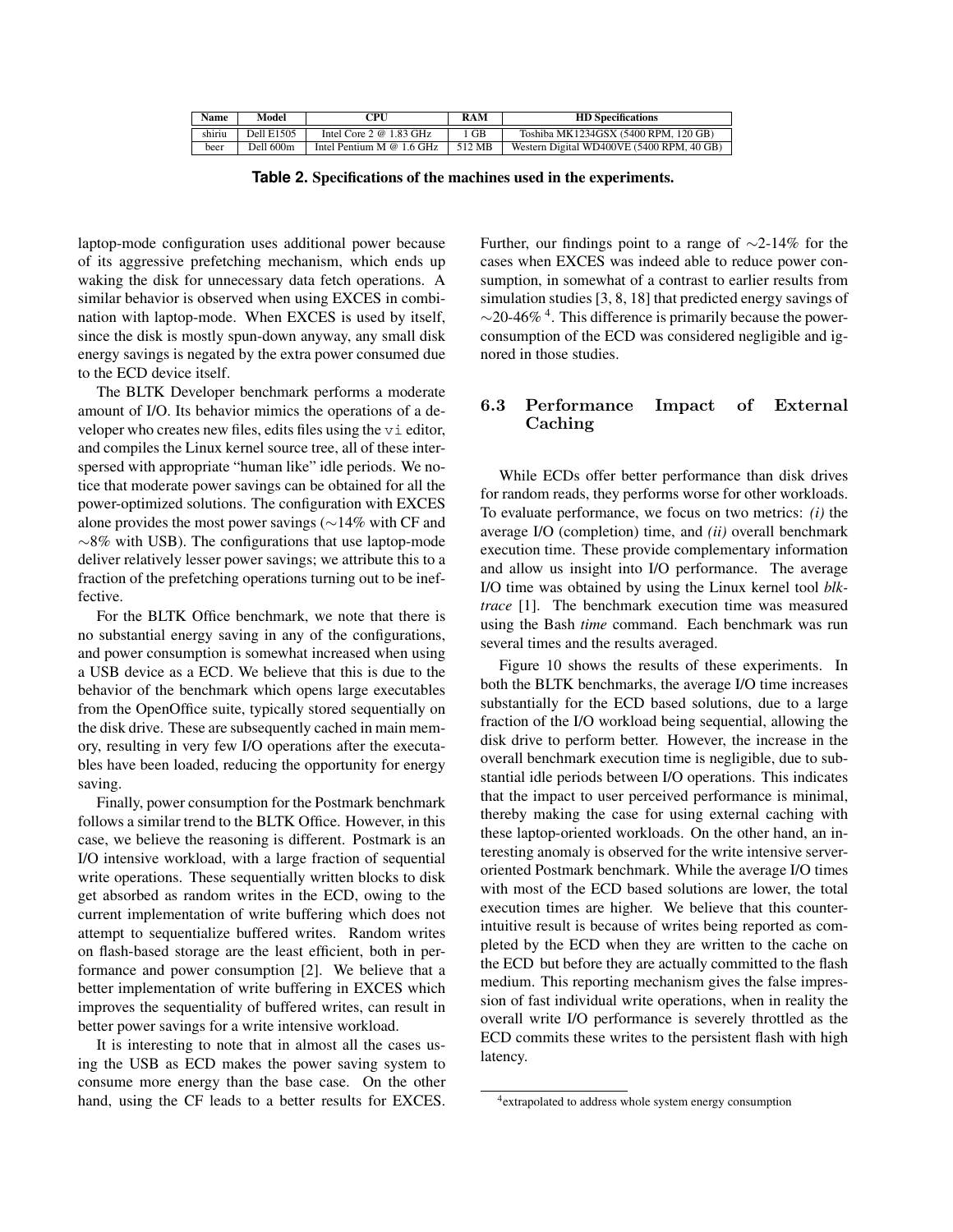

**Figure 10. Performance impact of EXCES with various workloads.**

| Pages/gigabyte | Dirty-bit array | <b>Indirection map</b> | <b>Phase table</b> | Top- $k$ matrix | Page ranker |
|----------------|-----------------|------------------------|--------------------|-----------------|-------------|
|                |                 |                        | 13. C              |                 |             |

**Table 3. Size in megabytes for each EXCES data structure.** S **and** D **are the ECD and the disk sizes in GB respectively. The Phase Table is a temporary data structure used only during reconfiguration.**

# 6.4 EXCES Resource Overhead

In EXCES, we paid special attention to how we used the scarce kernel-space memory. The memory usage for each of the EXCES's data structures is presented in the Table 3. The calculated sizes are for the worst case, i.e., when the ECD is completely filled of data. These formulas give us permanent memory usage of 0.1% and a temporary usage of 0.3% (during reconfiguration) relative to the ECD size. We believe these values are well-within acceptable limits.

To measure the CPU overhead due to EXCES, we used the following microbenchmark on the beer system. The microbenchmark issues a grep operation for a non-existent string on the EXCES source directory 100 times, that created a total of 21264 I/O operations. We divide the CPU overhead into two parts: the processing of the request before it is issued to the storage device (either ECD or disk), and the processing after the completion of the request. On an average, for each I/O operation, the corresponding numbers were 52  $\mu$ s and 0.58  $\mu$ s. Based on these, EXCES adds an average latency of 0.05 ms to the processing of each I/O request, which is relatively small compared to disk latency ( $\geq 1$  ms) and ECD latency ( $\geq 0.5$ ms) [11]. While our current implementation of EXCES optimizes several operations, we believe that there is room for further improving this overhead time. Finally, we measured the reconfiguration overhead for the moderately I/O intensive BLTK developer benchmark. The average per-page reconfiguration time was measured to be  $722 \mu s$ , an acceptable value for an infrequent operation.

# **7 Related Work**

We classify research related to EXCES into three categories: energy-saving external caching techniques, energysaving in-memory caching techniques, and other applications of external caching.

#### **External caching for energy saving.**

Early work on external caching was pioneered by Marsh *et. al* [18], who proposed incorporating an ECD as part of the memory stack between the disk and memory. They proposed that all I/O traffic to the disk drive be cached/buffered in the ECD before continuing on its normal path. This technique, while having the potential to reduce the number of disk accesses, does not effectively utilize the ECD space by choosing carefully what to cache/buffer. Much more recently, Chen *et. al* [8] also propose to use the ECD to buffer writes, as well as prefetch and cache popular data. Their solution divides the ECD into zones dedicated for each optimization, as opposed to the unified buffer/cache technique of EXCES. Additionally, since they propose using read-ahead values at the VFS layer to anticipate future accesses, their solution does not have a clear presence in the I/O stack, with both block- and file- level concerns. Similarly, Bisson and Brandt proposed NVCache, an external caching system for power savings [4]. While the design of EXCES has some similarities to both NVCache and SmartSaver, EXCES differs in its implementation-oriented techniques to efficiently ensure data consistency under all conditions, its use of a novel page-rank algorithm tailored for increasing disk inactivity periods, and continuous and timely reconfiguration capability. More importantly, while all of the above studies evaluate their techniques on sim-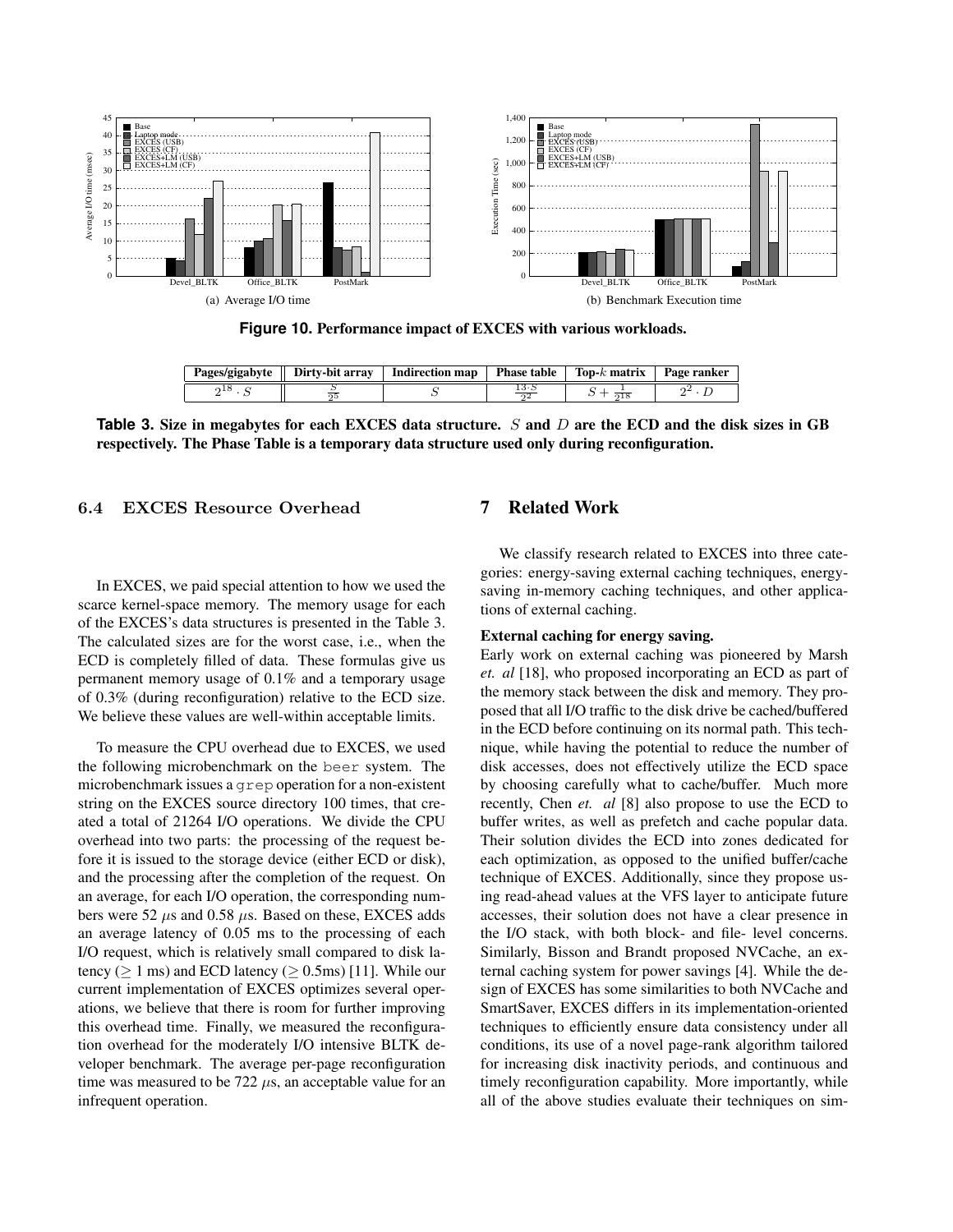ulated models of disk operation and power consumption, we evaluate an actual implementation of EXCES with realworld benchmarks that realistically demonstrate the extent of power-savings as well as impact to application performance.

#### **In-memory caching for energy saving.**

Weissel *et. al* [22] and Papathanasiou *et. al* [28] propose to use cooperation/hints between the applications and the operating system. While Weissel *et al.* propose hints at the system call API for read/write operations, Papathanasiou propose using high-level hints about application I/O semantics such as sequentiality/randomness of access inside the operating system. Researchers have also looked at adaptive disk spin-down policies to complement in-memory caching techniques [10, 13, 17]. We believe that all of the above can complement EXCES to further improve energy savings. Specifically, in this study, we compared EXCES against the open-source Laptop-mode tool [25], and demonstrate that the Laptop-mode techniques complement EXCES well for some workloads to improve energy savings.

#### **Other applications of external caching.**

External caching has been used to improve I/O performance and reliability. Researchers have long argued for utilizing battery-backed caching (providing similar functionality as an ECD) for improving both reliability and performance [21]. Wang *et al.* [27] suggest using a Disk-ECD hybrid file system for improving application I/O performance by partitioning file system data into two portions, one stored on disk and the other on an ECD. More recently, the Ready-Boost [19] feature in the Windows Vista operating system utilizes an ECD if available to cache data. Since its primary objective is performance improvement, ReadyBoost directs small random read requests to the ECD and all other operations to the disk drive.

# **8 Conclusions and Future Work**

EXCES is an external caching system that reduces system power consumption by prefetching, caching, and buffering disk data on a less power consuming, persistent, external caching device. While external caching systems have been proposed in the past, EXCES is the first implementation and evaluation of such a system. We conducted a systematic evaluation of the EXCES system to determine overall energy savings and the impact on application performance. EXCES delivered overall system energy savings in the modest range of ∼2-14% across the BLTK and Postmark benchmarks. Further, we demonstrated that external caching systems can substantially impact application performance, especially for a write-intensive workload.

We believe that external caching systems offer a new direction for building energy saving storage systems. Improvements in ECD technology, especially in the performance dimension, can help accelerate the adoption of such systems. Our future work on EXCES will be directed towards the performance-sensitive server environment, where, in the absence of a display device, disk-drives would be the second highest power consuming component. Optimizations that address random write performance on the ECD will gain significant importance in such systems.

#### **EXCES Software**

The EXCES source code is available for download at: http://dsrl.cs.fiu.edu/projects/exces/

# **Acknowledgments**

We thank the anonymous reviewers for their excellent feedback that helped us immensely in positioning and presenting our work, and specifically for recommending that we view EXCES results in a more positive light. We would also like to thank Zoran Dimitrijevic for early discussions on EXCES, and David Delgado, Ian De Felipe, and Dayanara Hernandez, for their initial investigations on EXCES feasibility.

This work was supported by the National Science Foundation grant IIS-0534530 and the Department of Energy grant DE-FG02-06ER25739. However, the views expressed in this paper do not necessarily reflect those of the above agencies.

# **References**

- [1] J. Axboe, A. D. Brunelle, and Others. blktrace user guide, February 2007.
- [2] A. Birrell, M. Isard, C. Thacker, and T. Wobber. A design for high-performance flash disks. *SIGOPS Oper. Syst. Rev.*, 41(2):88–93, 2007.
- [3] T. Bisson and S. A. Brandt. Reducing energy consumption with a non-volatile storage cache. In *International Workshop on Software Support for Portable Storage (IWSSPS)*, March 2005.
- [4] T. Bisson, S. A. Brandt, and D. D. E. Long. Nvcache: Increasing the effectiveness of disk spin-down algorithms with caching. In *Proceedings of the International Symposium on Modeling, Analysis, and Simulation of Computer and Telecommunication Systems*, pages 422–432, September 2006.
- [5] L. Brown, K. A. Karasyov, V. P. Lebedev, A. Y. Starikovskiy, and R. P. Stanley. Linux laptop battery life: Measurement tools, techniques, and results, February 2007.
- [6] D. Brownell. Linux usb "On-The-Go" (OTG) on OMAP H2, 2004.
- [7] E. V. Carrera, E. Pinheiro, and R. Bianchini. Conserving disk energy in network servers. In *Proceedings of the 17th*